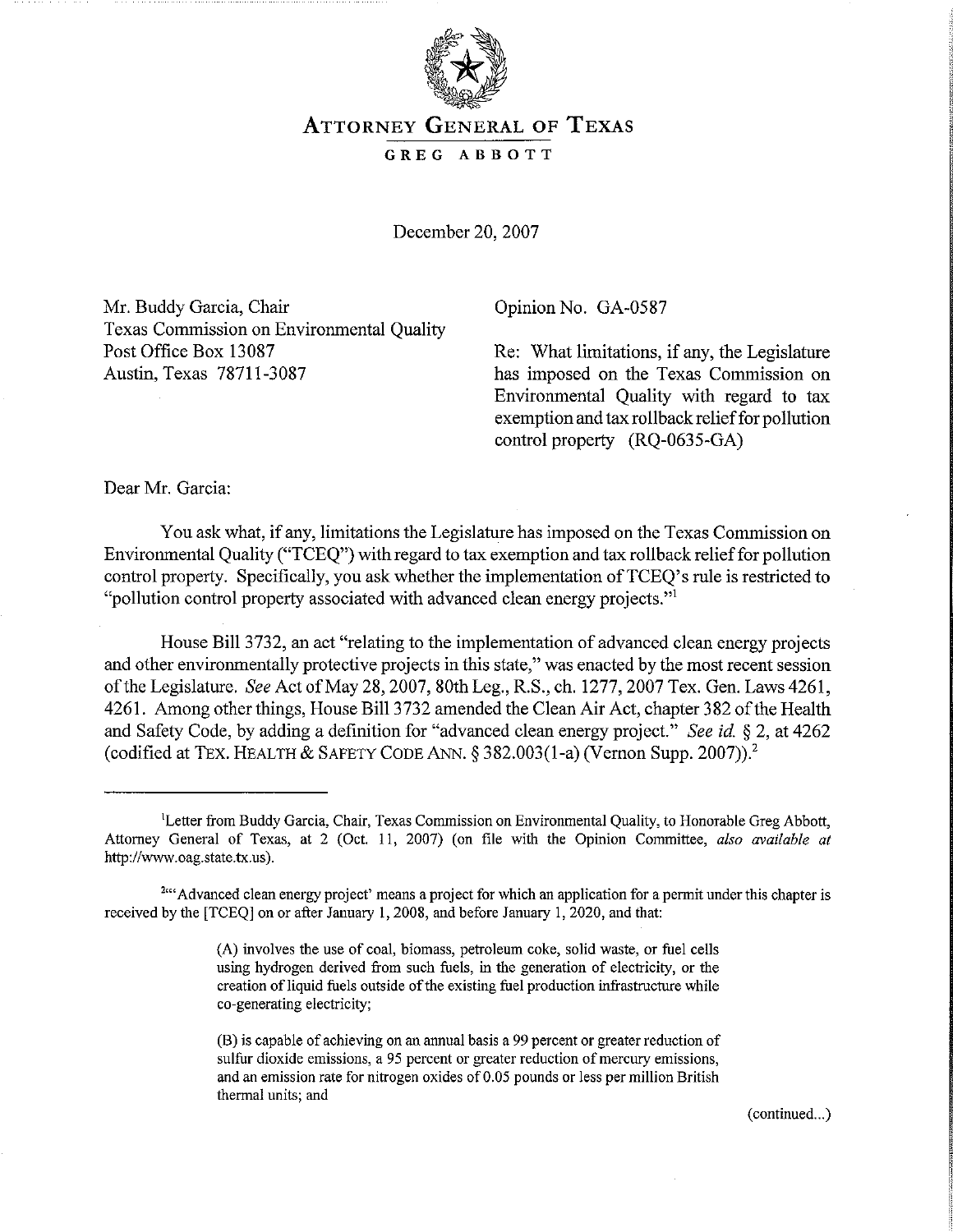House Bill 3732 also amended two provisions of the Tax Code that relate to tax exemptions and tax rollback relief for property used for pollution control purposes. *See id.* §§ 4-5, at 4264-65  $(codified at TEXT. TaxCODE ANN.  $\$  11.31, 26.045 (Vernon Supp. 2007)). Section 4 of House Bill$ 3732 amended section 11.31 of the Tax Code. *See* TEX. TAX CODE ANN. § 11.31 (Vernon Supp. 2007). That section refers to exemptions from "taxation of all or part ofreal and personal property that the person owns and that is used wholly or partly as a facility, device, or method for the control of air, water, or land pollution." *Id.* § 11.31(a); see also TEX. CONST. art. VIII, § 1-*l* (permitting the Legislature to authorize tax exemptions for governmentally mandated facilities, devices, or methods for the control of air, water, or land pollution). The executive director of the TCEO must issue a letter to the property owner stating whether "the facility, device, or method is used wholly or partly to control pollution." TEx. TAX CODE ANN. § 11.31(d) (Vernon Supp. 2007). The person seeking the exemption must provide the chief appraiser a copy of the letter, and the chief appraiser is required to "accept <sup>a</sup> final determination ... as conclusive evidence that the facility, device, or method is used wholly or partly as pollution control property." *Id.* § 11.31(i).

House Bill 3732 added subsection  $(k)$  to section 11.31 to specify a list of facilities, devices, or methods that may generate a tax exemption when a property owner follows the process described in the remainder of section 11.31:

> (k) The Texas Commission on Environmental Quality shall adopt rules establishing a nonexclusive list offacilities, devices, ormethods for the control of air, water, or land pollution, which must include:

> > (I) coal cleaning or refining facilities;

(2) atmospheric or pressurized and bubbling or circulating fluidized bed combustion systems and gasification fluidized bed combustion combined cycle systems;

(3) ultra-supercritical pulverized coal boilers;

(4) flue gas recirculation components;

(5) syngas purification systems and gas-cleanup units;

(6) enhanced heat recovery systems;

(7) exhaust heat recovery boilers;

TEX. HEALTH & SAFETV CODE ANN. § 382.003(1-a) (Vernon Supp. 2007).

 $2$ (...continued)

<sup>(</sup>C) renders carbon dioxide capable of capture, sequestration, or abatement if any carbon dioxide is produced by the project.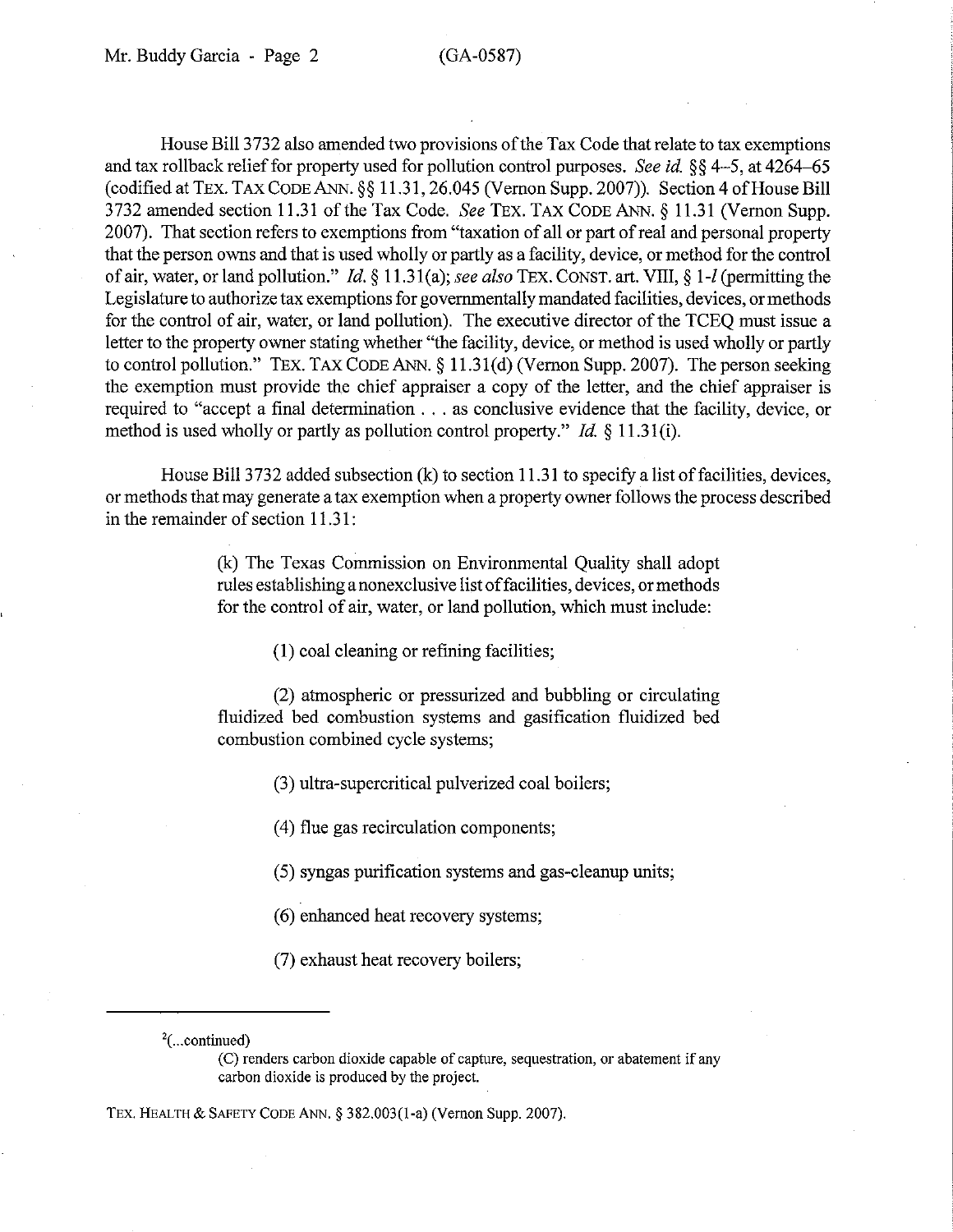(8) heat recovery steam generators;

(9) superheaters and evaporators;

(10) enhanced steam turbine engines;

(11) methanation;

 $(12)$  coal combustion or gasification byproduct and coproduct handling, storage, or treatment facilities;

(13) biomass cofrring storage, distribution, and firing systems;

(14) coal cleaning or drying processes, such as coal drying/moisture reduction, air jigging, precombustion decarbonization, and coal flow balancing technology;

(15) oxy-fuel combustion technology, amine or chilled ammonia scrubbing, fuel or emission conversion through the use of catalysts, enhanced scrubbing technology, modified combustion technology such as chemical looping, and cryogenic technology;

(16) if the United States Environmental Protection Agency adopts a final rule or regulation regulating carbon dioxide as a pollutant, property that is used, constructed, acquired, or installed wholly or partly to capture carbon dioxide from an anthropogenic source in this state that is geologically sequestered in this state;

(17) fuel cells generating electricity using hydrogen derived from coal, biomass, petroleum coke, or solid waste; and

(18) any other equipment designed to prevent, capture, abate, or monitor nitrogen oxides, volatile organic compounds, particulate matter, mercury, carbon monoxide, or any criteria pollution.

## *Id.* § 11.3 1(k).

Likewise, section 5 of House Bill 3732 amended section 26.045 ofthe Tax Code. *See id.* § 26.045. Section 26.045 provides that the

> rollback tax rate for a political subdivision of this state is increased by the rate that, if applied to the total current value, would impose an amount of taxes equal to the amount the political subdivision will spend out of its maintenance and operation funds under Section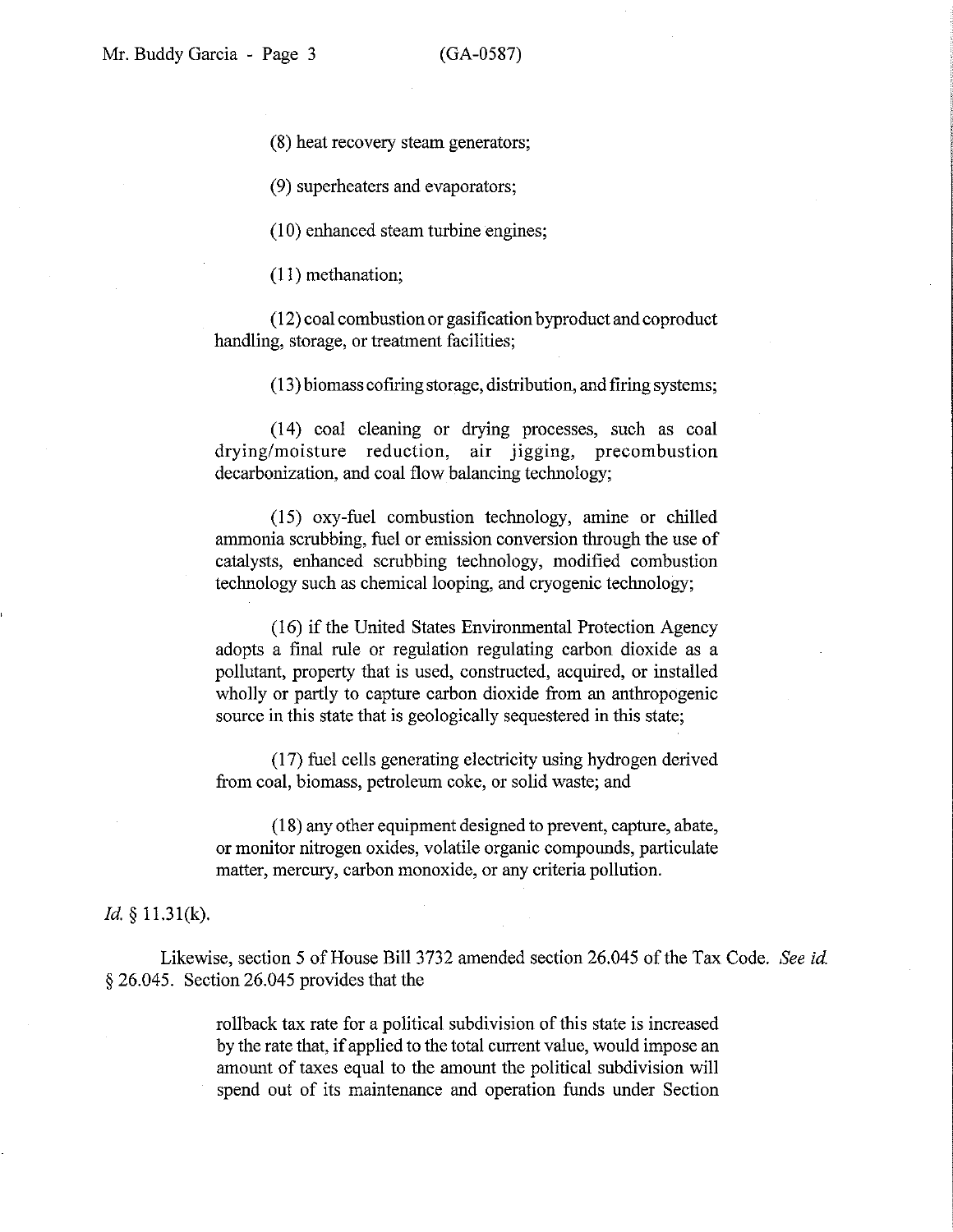$26.012(16)<sup>3</sup>$  to pay for a facility, device, or method for the control of air, water, or land pollution that is necessary to meet the requirements of a pennit issued by the [TCEQ].

*ld.* § 26.045(a). Section 26.045 describes the process whereby a political subdivision "receivels] an adjustment to the rollback tax rate." *Id.*  $\frac{26.045(c)}{d}$ . "A political subdivision of the state seeking an adjustment in its rollback tax rate" is directed to "provide to its tax assessor a copy of the letter issued by the executive director of the [TCEQ]," and the tax assessor is required to "accept the copy of the letter from the executive director as conclusive evidence that the facility, device, or method is used wholly or partly as pollution control property." *ld* § 26.045(i). House Bill 3732 added subsection (f) to section 26.045 of the Tax Code, and subsection (f) is *identical* to the language adopted for subsection (k) of section 11.31. *Compare id.*  $\frac{8}{11.31}$ (k), *with id.*  $\frac{8}{26.045}$ (f). In the interest of brevity, we therefore need not repeat it here.

The language added to sections 11.31 and 26.045 of the Tax Code does not on its face purport to limit TCEQ's rule-making authority to those facilities, devices, or methods that comport with the definition of "advanced clean energy project."<sup>4</sup> When a statutory text is unambiguous, a court, and by extension this office, must adopt the construction that is supported by the statute's plain language, unless that construction would lead to absurd results. *See Tex. Dep't ofProtective* & *Regulatory Servs.* v. *Mega Child Care, Inc.,* 145 S.W.3d 170, 177 (Tex. 2004). In the situation you pose, the plain-language rule requires the conclusion that neither section 11.31(k) nor section 26.045(f) of the Tax Code confines the TCEQ's rule-making authority to pollution control facilities, devices, or methods that are associated with advanced clean energy projects. *See also* Act of May 28, 2007, 80th Leg., RS., ch. 1277, 2007 Tex. Gen. Laws 4261, 4261 (an act "relating to the implementation of advanced clean energy projects *and other environmentally protective projects in this state")* (emphasis added).

<sup>&#</sup>x27;Section 26.012(16) defines "[m]aintenance and operations" as "any lawful purpose other than debtservice for which a taxing unit may spend property tax revenues." TEX. TAX CODE ANN. § 26.012(16) (Vernon Supp. 2007).

<sup>&</sup>lt;sup>4</sup>A brief submitted on behalf of the Sierra Club, Lone Star Chapter, acknowledges that "[w]hile many of the legislators may have given the impression that the tax breaks would only apply to clean energy projects, as defined in the bill, there is no specific statutory language in HB 3732 that ties the new list of equipment for property tax exemptions *to the clean energyproject definition."* Brieffrom Ken Kramer, Director and Cyrus Reed, Policy Consultant, Lone Star Chapter, Sierra Club, at 2 (Nov. 13,2007) (on file with the Opinion Committee) (emphasis added).